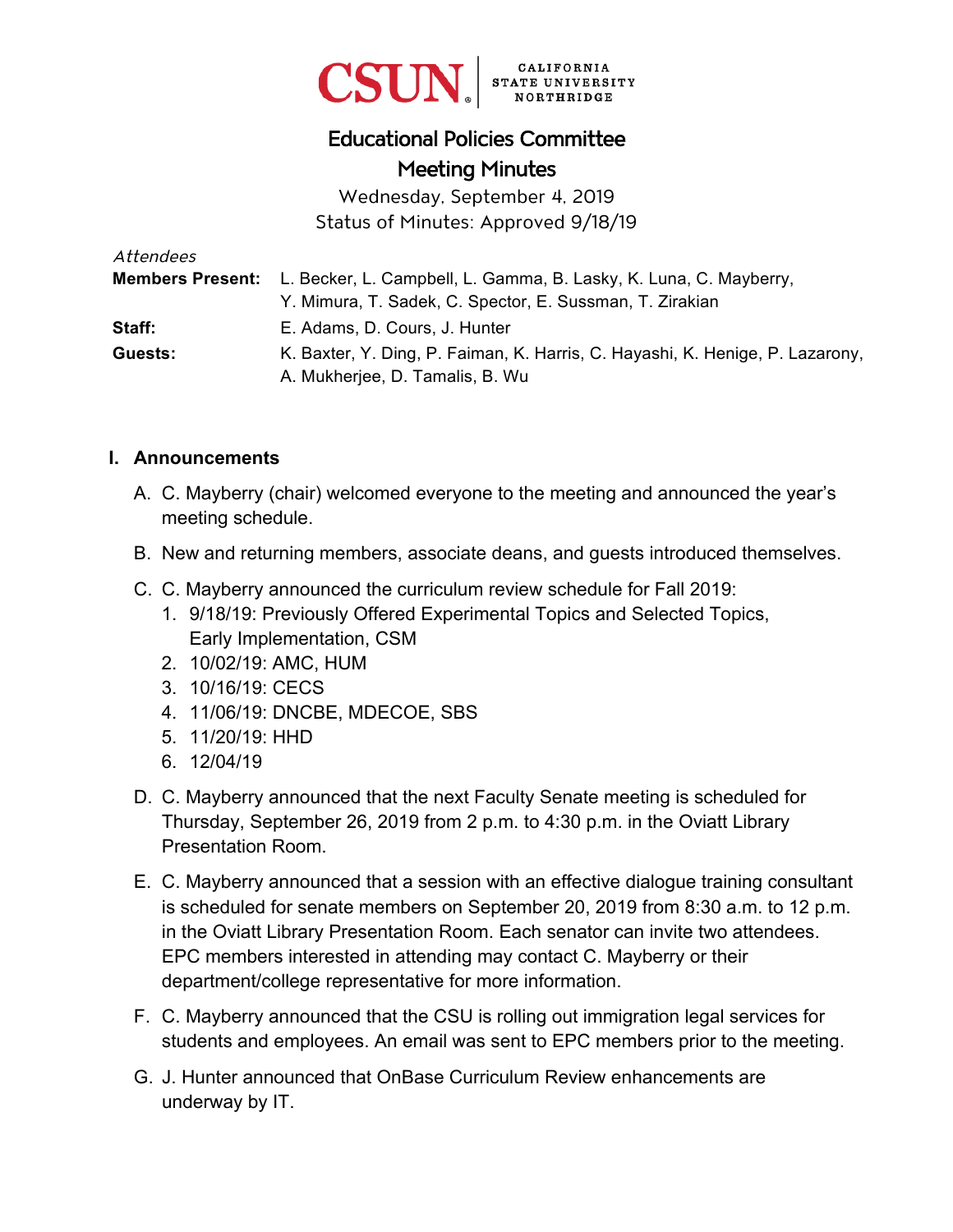## **II. Business**

- A. K. Henige read the committee charge and explained her role as the Senate Executive Committee liaison to EPC.
- B. The Standing Committee Expectations were **MSP approved** for the 2019-2020 academic year.

The Educational Policies Committee resolves that the following constitute the minimum expectations of each of its members in the 2019-2020 academic year:

- 1. Attend the entirety of every meeting and participate actively in meetings.
- 2. Thoroughly and thoughtfully read all distributed materials prior to the meeting.
- 3. Volunteer for subcommittees or other tasks (such as serving as the EPC rep at program review meetings) as the need arises so that the workload can be spread fairly among members of the committee.
- 4. Ensure that the climate of the committee is conducive to all viewpoints receiving a full and fair hearing.
- C. The minutes from 5/8/19 were **MSP approved**.
- D. Y. Ding provided an overview of the [Affordable Learning Solutions](https://libguides.csun.edu/affordable-learning-solutions) (AL\$) initiative, a systemwide program to promote the use of low- or no-cost course materials. Funding is available for faculty to develop more affordable materials. She asked the committee for suggestions to make AL\$ more visible to faculty. After discussion, the committee thought it was more appropriate at the department and program level. However, it was recommended to add a category to the Resource [Implications for Curricular Change](https://www.csun.edu/sites/default/files/ResourceImplicationsforCurricularChange.doc) document (Appendix A of Standard Operating Procedures) as a consideration for faculty developing curriculum.
- E. Y. Mimura reported on the Anthropology program review final MOU meeting. The department received commendations for positive and effective student learning experiences; student involvement and opportunities to engage in different activities; program mission and vision; high impact practices; community engagement; external grants; and faculty success and collegiality among faculty members. Recommendations included monitoring graduation rates of first-time freshmen; efforts to grow majors; securing additional lab space and a modern cabinet for archaeological materials; and addressing challenges with part-time faculty space and meeting/conference spaces.
- F. C. Mayberry said the committee will try using myCSUNbox this year to provide access to all documents that need to be reviewed for each meeting. Other than the agenda, attachments will not be sent by email – the relevant materials will be uploaded to myCSUNbox. She invited members to provide feedback.